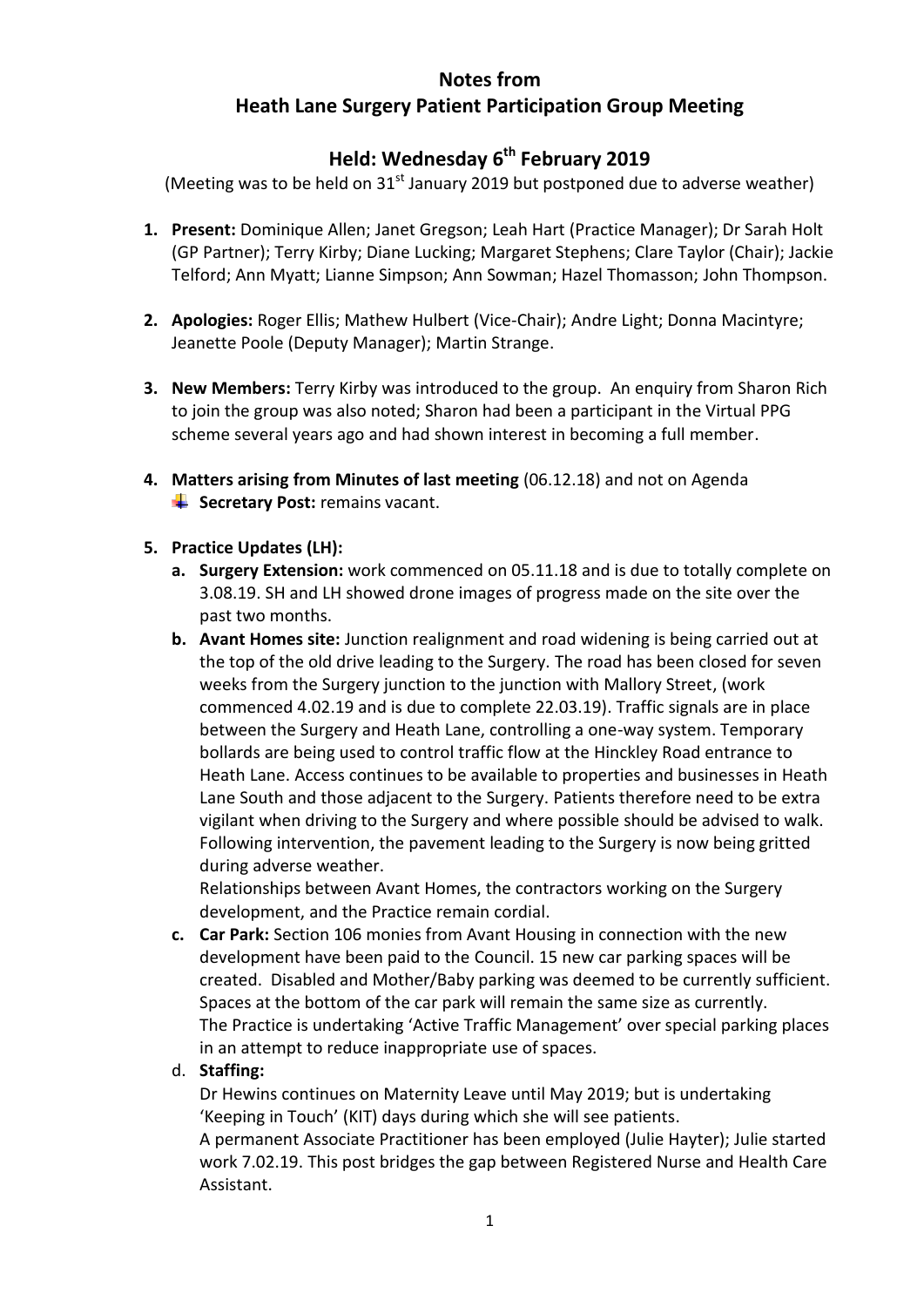Dr Mittal; ST1 – (at the start of GP training) started work at the Practice on 7.02.19. A fifth-year Medical Student will join the Practice on 11.02.19 for a two-month clinical placement. This student will work with a Duty Doctor, seeing patients under supervision.

CT reported back on behalf Martin Strange regarding his interview with the current Medical Student; PPG members and others were encouraged to become involved in the Medical Student training by meeting with the student to discuss their medical history and medical/social issues. Anyone interested should contact Ruth Allen in Reception. *Action: All Members*

- e. **Dialysis Room:** LH has heard no more from LGH over proposed dialysis patient use of this specially adapted facility. CT reported on her contact with Dr James Burton from the Renal Team who is now taking personal responsibility for this project.
- f. **Weight Loss Clinic:** At the December meeting PPG members were asked whether they would be willing to assist with the Weight Loss Clinic; this proposal is currently being considered by Practice Nurses. *Action: LH*
- g. **Third Party Prescription Ordering:** ordering of prescriptions for appliances (stoma care etc.) by anyone other than the patient had now ceased. Previously the Pharmacist/Care Home/etc. could reorder on behalf of the patient ensuring a constant supply. West Leicester CCG had identified this as an area of over-ordering and introduced this constraint in an attempt to reduce medicines and other wastage. In April 2019 this constraint could apply to other medicines which are normally ordered through a third party. The possible effect on our patients was discussed.
- h. **Stockpiling of Medicines:** Dr Holt was asked whether the Practice had experienced any stockpiling of medicines due to scaremongering associated with Brexit – the Practice had no evidence of this issue and had systems in place to address overordering.
- i. **Kingsfield Court Care Home:** LH had been informed of an Open Day at this new 72 bed Nursing Home. PPG Members were welcome to attend.
- **6. Integrated Care Project:** CT reported that Kerry Smith, Community Co-ordinator, was now employed 2.5fte for her current role and 2.5fte through the NHS to co-ordinate care for patients who are frail and have been recently discharged from hospital. This new role is intended to bring together NHS, Social Care, Voluntary Sector, etc to provide integrated care packages for vulnerable patients. The project is being overseen by Dr Darren Jackson at Barwell Surgery; but should be introduced across our area in the near future. The project is currently being funded by Leicester County Council Public Health. Kerry Smith will be asked to speak about developments at a future meeting. *Action CT.*
- **7. Carillon Radio:** Longstanding members of the group recalled that Dr Eynon had spoken to us around three years ago about her vision for a 'Health and Wellbeing' Radio Station. This vision has now come to fruition through Carillon Radio; broadcast on 1476am and on-line. The intention now is to expose patients to the provision through waiting room radio. 'Sound bite' contributions from patients are needed – anyone interested in helping should contact the radio station direct at [www.carillonradio.com](http://www.carillonradio.com/) *Action: Anyone who is interested.*
- **Post-meeting update from LH:** This radio channel is now being broadcast in the second *waiting room. Jeanette is going to look in to the license information via Dr Eynon.*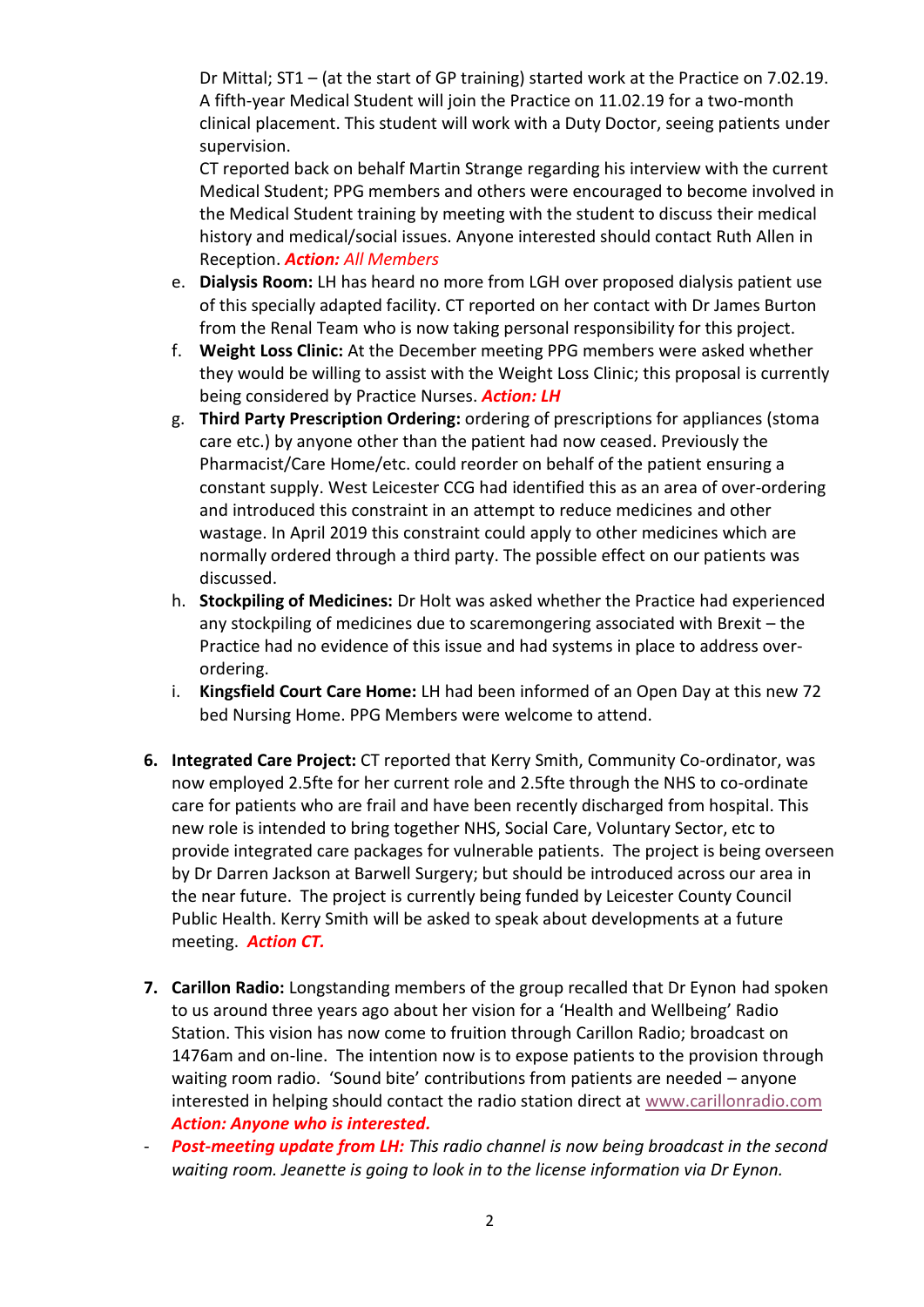- **8. PPG Survey:** In December 2018 West Leicestershire CCG had carried out a survey of PPG provision across our area. Results were discussed at a recent PPG Network Meeting organised by the CCG. Work is now underway to provide 'best practice guidelines' for PPGs and Practices. Interestingly, Quorn Surgery has over 200 Virtual PPG Members as they use their new patient sign up to attract new members to this group. LH agreed to speak to the Quorn Practice Manager to find out more about their recruitment of PPG members. *Action LH.*
- **9. PPG Communication Issues** (CT):
	- Leaflet: with the Surgery for printing then inclusion in new staff and new patient packs. **PPG members would like to see a copy of the leaflet.** *Action LH*
	- Newsletter: MH had produced an article for the December newsletter and will continue to liaise with the Practice. *Action MH*
	- $\bigstar$  Notice Board Displays currently plans of the extension are on display, because of the chaos outside the Surgery it was decided to keep the plans on display for a further month. A new display will be prepared for late February/early March. *Action CT*
- **10. Joint Health Promotion Event** with Barwell and Hollycroft PPG some suggestions now include: Post Natal Depression; Mental Health; Autism; Cancer. It was suggested that Mental Health issues be looked at for early winter 2019. CT is meeting with Alan Plumpton, Chair of Barwell PPG on 14.02.19 when she will discuss this proposal further.
- **11. Social Prescribing** (CT): After lengthy preparation over the past six months, this new project is ready to launch on 8.02.19. Publicity has been given to the scheme within the Practice. A duty rota of volunteers is in the process of being completed. Guidelines and systems have been devised, and information gathered. The project will run for six months (until the end of July 2019); after which a review will take place to

determine whether to continue.

A leaflet has been prepared to hand out to patients prior to them meeting with a Social Prescriber; **it may be useful for all PPG members to be given a copy of this leaflet to ensure that they are au fait with the project.** *Action LH.*

*Social Prescribers met after the meeting to finalise the rota, processes, and additional training requirements. Some work remains to be done. Action CT*

**Post-meeting Update from LH:** A generic log in has been provided by James for the computer to enable them to access First Contact Plus, this will be provided to the Social Prescribers by Ruth Allen when they attend.

### **12. Allotment Project** (AM):

AM outlined the progress made on the Allotment Project. In April 2018 half a plot had been secured on the Breach Lane site for community use; this was quickly expanded to a full plot; in September a further area was added. The Group has been fortunate in obtaining funding for a Summer House which contains cane seating and a bookshelf and has become a meeting place. Barwell and Earl Shilton Lions have funded covering for a poly-tunnel; George Ward Trust has funded a rotavator and sundries. At least 16 volunteers are working on the Allotment. The group now has a constitution. Ann was congratulated on the huge amount of work she (and her husband) had put into developing this worthwhile project.